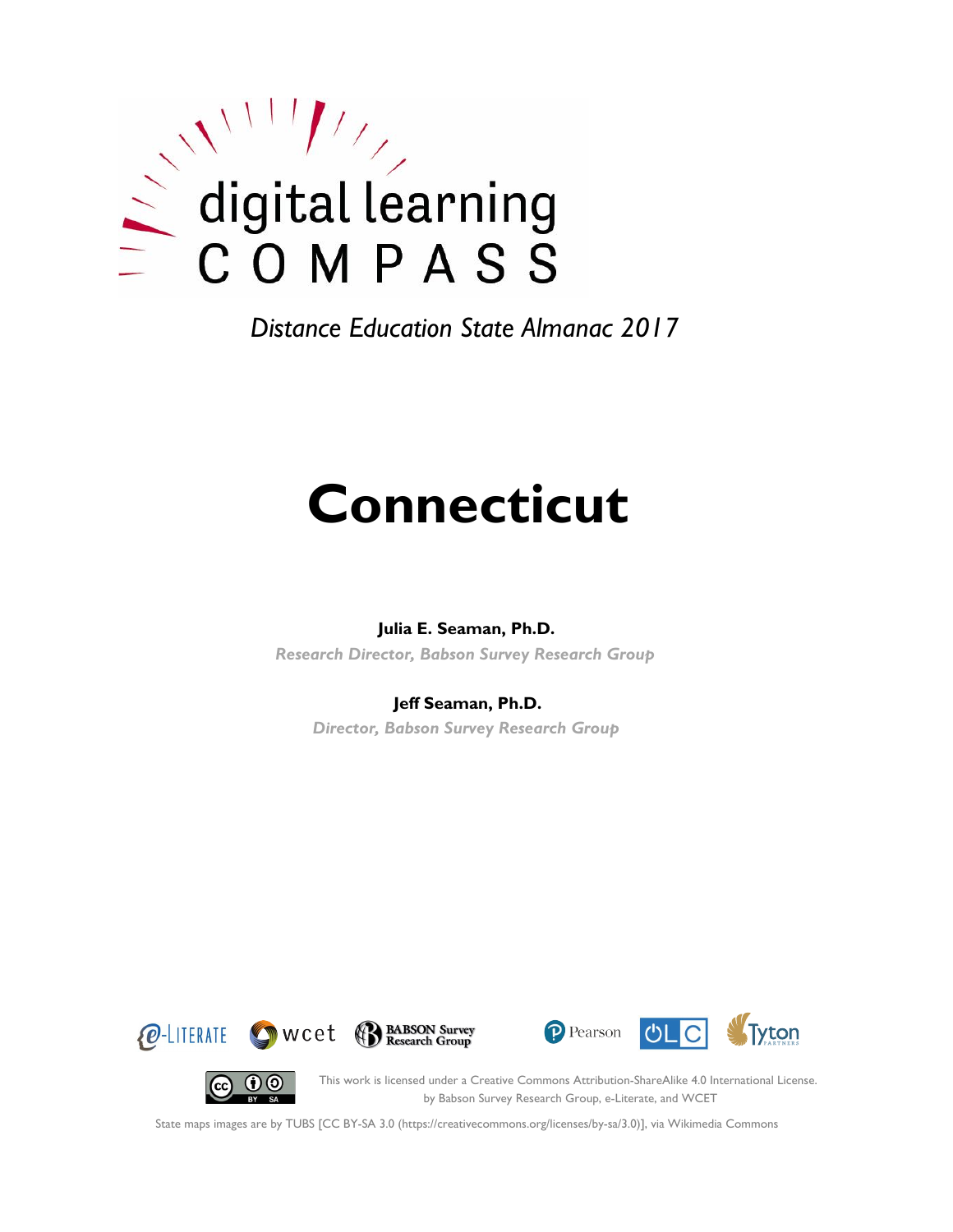|           | $%$ of       |          |
|-----------|--------------|----------|
|           |              |          |
| 3,576,452 | 1.1%         |          |
| 1,716,697 | 1.1%         |          |
| 44        | 0.9%         |          |
|           | <b>State</b> | National |

 Connecticut has 44 degree-granting higher education institutions, which represent 0.9% of all such institutions in the United States. These institutions enrolled a total of 200,564 students as of fall 2015 (163,957 of which are studying at the undergraduate level and 36,607 at the graduate level). The fall 2015 figure is a decrease of 1,743 students (or -0.9%) from the number enrolled in the fall of 2012.

 Among the total student body, 34,894 (28,613 undergraduates and 6,281 graduate students) were taking at least one course at a distance. This is 17.4% of the enrolled student body, which is lower than the national average rate of 29.7%. The number of students taking distance education courses in the state increased by 5,235 (or 17.7%) between fall 2012 and fall 2015. This is higher than the national level of growth of 11.0%.

 16,700 students in Connecticut are taking all of their courses at a distance, made up of 12,559 undergraduates and 4,141 graduates. This represents 8.3% of all students enrolled in the state, a rate that is lower than the national average of 14.3%. A total of 9,723 (or 58.2% of these exclusively online students) live in Connecticut, the remainder come from outside of the state. This rate is higher than the national in-state average of 55.1%.

 The number of students that take any of their courses on campus, including those who take all of their courses on campus and those who take a mix of on-campus and distance courses, is 183,864, or 91.7% of the total student enrollment in Connecticut. This number represents a decrease in proportion on campus from the four years prior (92.7% from 187,606 students in 2012). The -1.1% rate is a smaller change than the national 1.7% decrease.

|                    |                            | <b>Total</b>        |                        | <b>Undergraduate</b> |                        | <b>Graduate</b>     |                        |
|--------------------|----------------------------|---------------------|------------------------|----------------------|------------------------|---------------------|------------------------|
|                    |                            | <b>All Students</b> | Any<br><b>Distance</b> | <b>All Students</b>  | Any<br><b>Distance</b> | <b>All Students</b> | Any<br><b>Distance</b> |
|                    | Total                      | 200,564             | 34,894                 | 163,957              | 28,613                 | 36,607              | 6,281                  |
|                    | Private for-profit         | 8,185               | 6,849                  | 7,568                | 6,237                  | 617                 | 612                    |
| Control            | Private not-for-profit     | 71,715              | 10,732                 | 49,154               | 6,445                  | 22,561              | 4,287                  |
|                    | <b>Public</b>              | 120,664             | 17,313                 | 107,235              | 15,931                 | 13,429              | 1,382                  |
| <b>Type</b>        | 2 to 4-year                | 52,761              | 10,480                 | 52,761               | 10,480                 | 0                   | 0                      |
|                    | 4-year or more             | 147,803             | 24,414                 | 111,196              | 18, 133                | 36,607              | 6,281                  |
|                    | Under 1,000                | 4,469               | 814                    | 3,881                | 468                    | 588                 | 346                    |
| <b>Instutional</b> | $1,000 - 4,999$            | 40,164              | 10,164                 | 37,900               | 9,776                  | 2,264               | 388                    |
| <b>Enrollment</b>  | $5,000 - 9,999$            | 93,944              | 20,454                 | 79,779               | 16,167                 | 14,165              | 4,287                  |
| <b>Size</b>        | 10,000 - 19,999            | 34.944              | 1.692                  | 23.571               | 1.300                  | 11,373              | 392                    |
|                    | 20,000 and above           | 27,043              | 1,770                  | 18,826               | 902                    | 8,217               | 868                    |
|                    | Associate's College        | 53,380              | 10,523                 | 53,380               | 10,523                 | 0                   | $\mathbf 0$            |
|                    | Baccalaureate College      | 10,813              | 1,735                  | 10,460               | 1,735                  | 353                 | 0                      |
| Carnegie           | <b>Doctoral University</b> | 46,340              | 2,149                  | 29,604               | 1,006                  | 16,736              | 1,143                  |
|                    | Master's College           | 80,519              | 17,800                 | 61,459               | 12,923                 | 19.060              | 4.877                  |
|                    | Specialized                | 4,931               | 2,412                  | 4,473                | 2,151                  | 458                 | 261                    |
|                    | Unassigned                 | 4,581               | 275                    | 4,581                | 275                    | 0                   | 0                      |

#### **Overall and Distance Enrollment - 2015**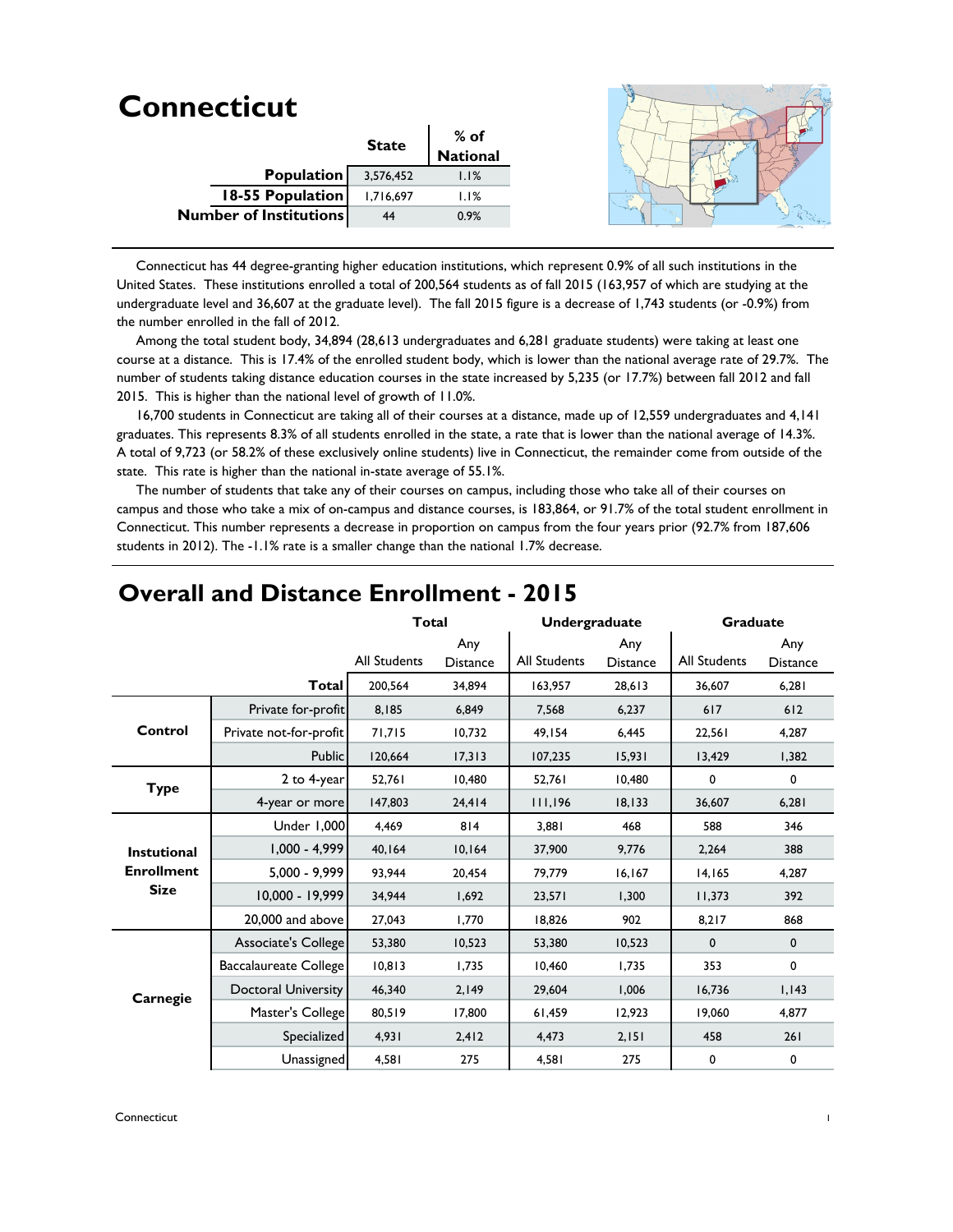



## **On-Campus Students**



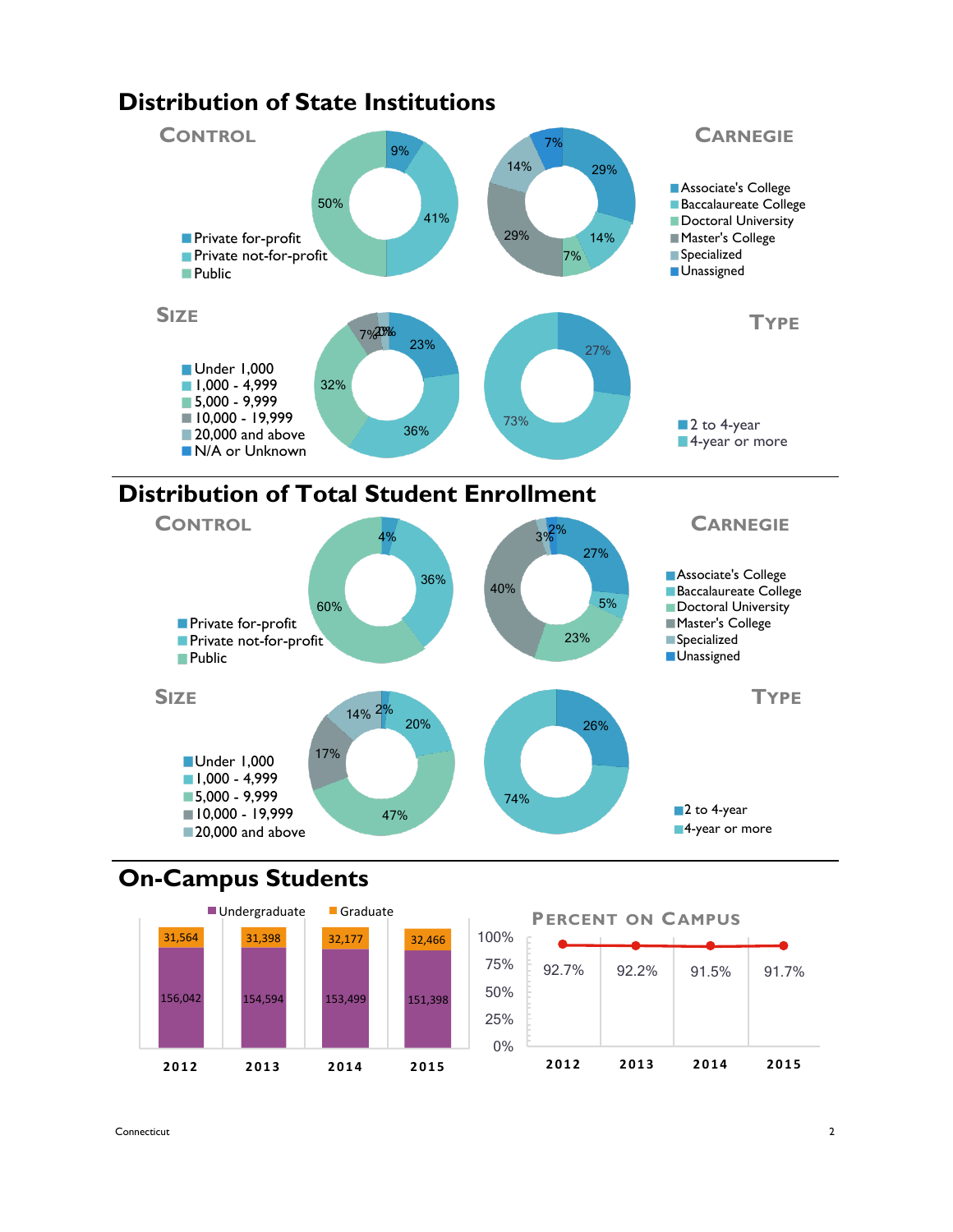# **Distribution of Distance Student Enrollment**



# **Enrollment Trends**



### **Exclusively Distance Student Locations**